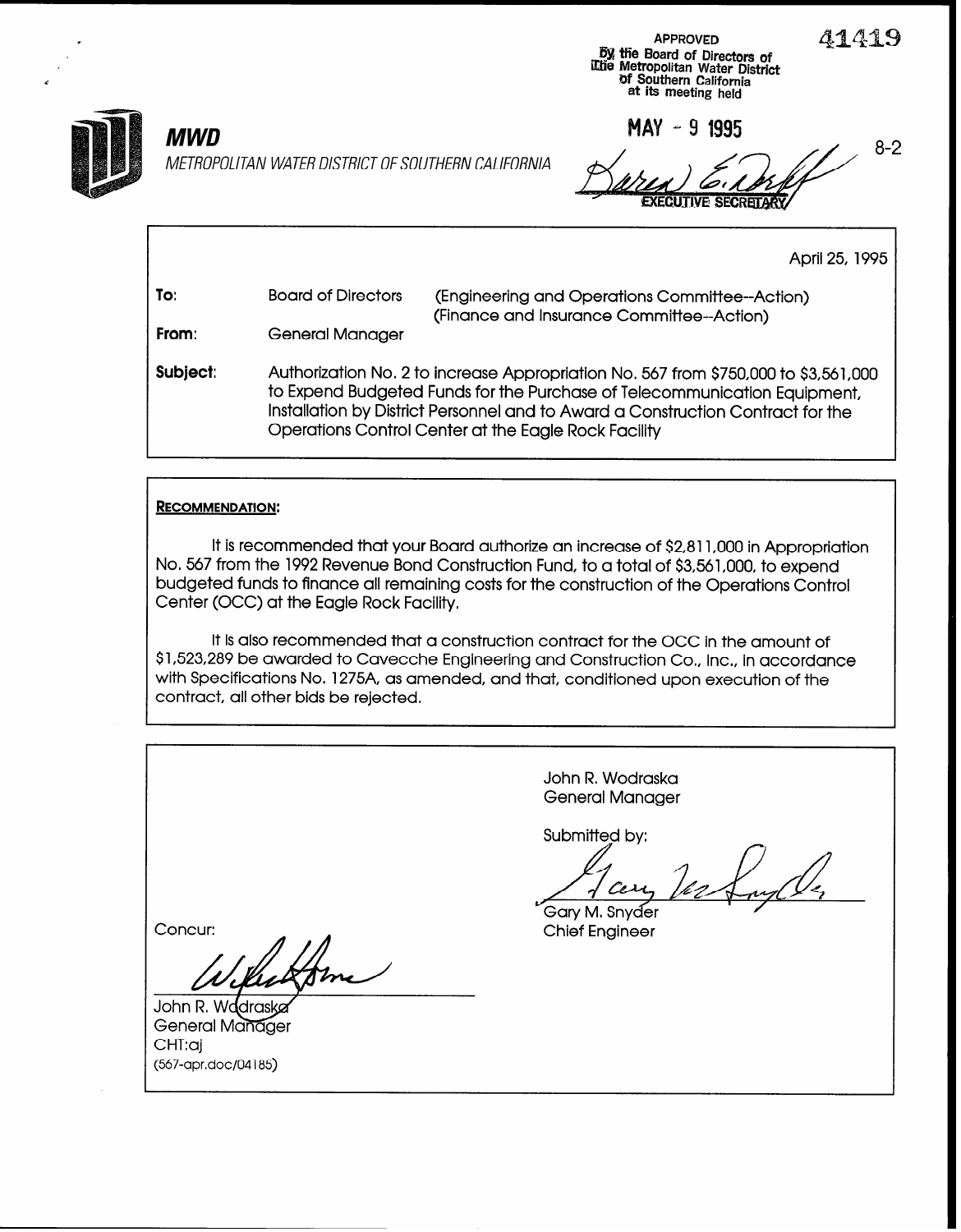### **BRIEF DESCRIPTION:**

In July 1993, your Board authorized Revision No. 1 to Appropriation No. 567 to increase funding to \$750,000 to finance all estimated costs for architectural and engineering services, including preparation of plans and specifications by a consultant, and design review and coordination by District personnel on the Eagle Rock Operations Control Center (OCC),

The OCC will allow the entire distribution system to be monitored and controlled from a single control center to optimize water distribution and hydroelectric power generation, In the event that the OCC becomes inoperable, local Area Control Centers at treatment plants can maintain functional operations in their areas. The OCC will also contain an Emergency Operations Center (EOC) to coordinate Metropolitan responses in the event of a major catastrophic event, The EOC will be activated during emergencies, including major earthquakes, to provide centralized damage assessment and coordinate response efforts to maintain system integrity, The appropriation for a new control system was approved by your Board in September 1991 under Appropriation No. 577, The existing Eagle Rock Control Facility cannot provide adequate space for the new control system and the EOC,

Thirteen bids have been received and opened under Specifications No. 1275A, as amended, for the construction of the Eagle Rock OCC. These bids are shown on the attached abstract of bids (see Attachment B), The low bid from Cavecche Engineering and Construction Co., Inc,, in the amount of \$1,523,289, complies with the requirements of the specifications, is \$101,7 11 below the next lowest bid, and is \$27 1,632 below the engineer's estimate.

|                      | <b>CONTRACT TYPE</b>         |                 | <b>FUNDING</b>                   |   | <b>TYPE OF COMPETITION</b> |
|----------------------|------------------------------|-----------------|----------------------------------|---|----------------------------|
| М                    | <b>NEW</b>                   | V               | <b>CAPITAL- APPROPRIATION</b>    |   |                            |
|                      | AMENDED                      | <b>INCREASE</b> | $O$ & M                          | ∇ | <b>COMPETITIVE BIDDING</b> |
|                      | <b>CONTRACT FORM</b>         |                 |                                  |   | Specifications No. 1275A   |
|                      | LEASE                        |                 | <b>BUDGET STATUS</b>             |   |                            |
|                      | <b>PROFESSIONAL SERVICES</b> | <u>V</u>        | \$1,211,800<br><b>FY94/95AMT</b> |   | <b>NEGOTIATED CONTRACT</b> |
| $\blacktriangledown$ | <b>CONSTRUCTION</b>          |                 | OUT-YEAR AMT \$                  |   |                            |
|                      |                              |                 | NON-BUDGET AMT                   |   |                            |
|                      |                              |                 |                                  |   |                            |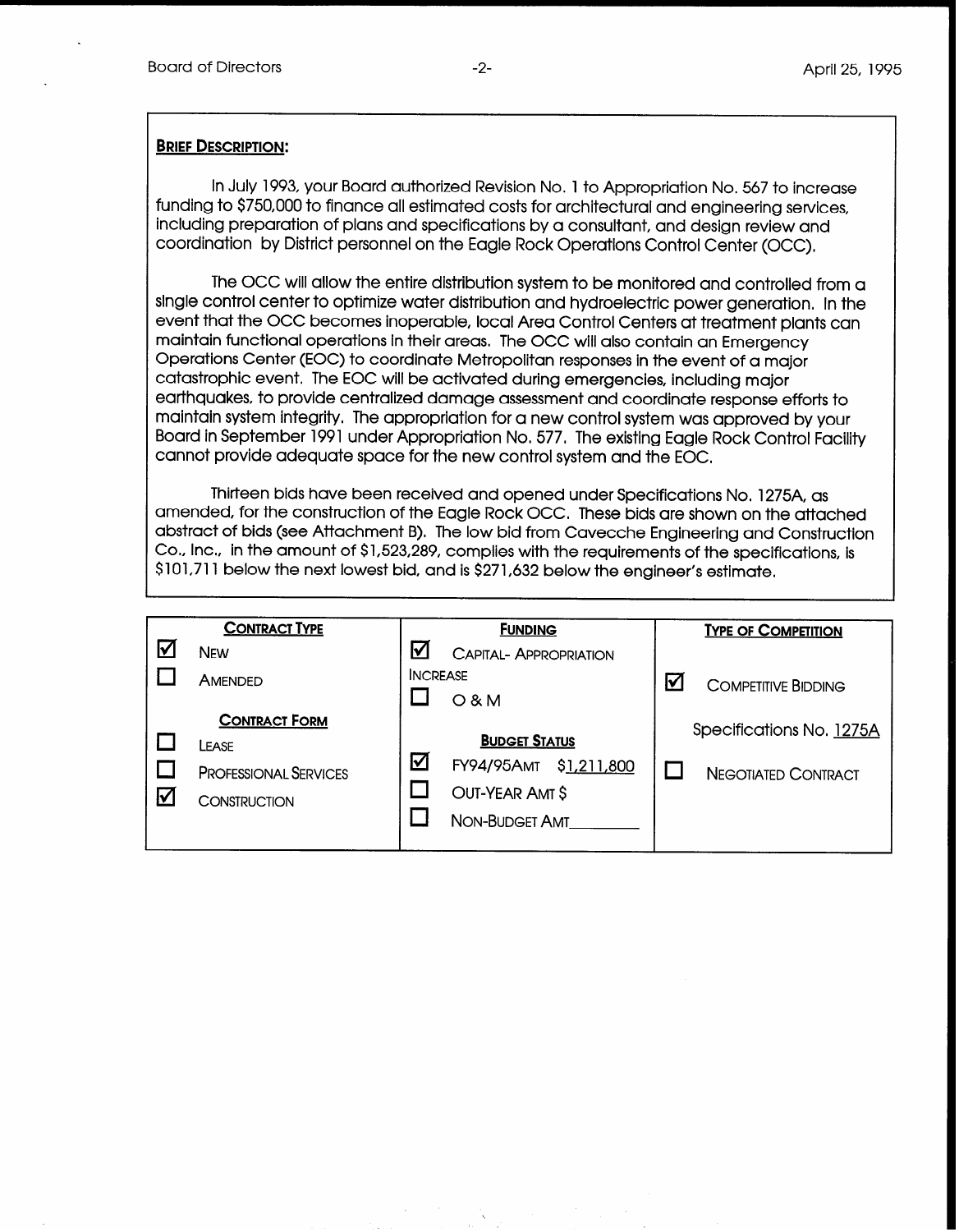## PURPOSE/BACKGROUND:

The primary purpose of the OCC is to provide centralized monitoring, coordination, and control of all water distribution facilities for Metropolitan.

As the water system operations become more complex the District has developed a means to monitor and control the entire distribution system from one location, thereby improving efficiency and reducing costs. Using the latest control system technology, it is now feasible to monitor and control distribution operations from a single point, designated as the OCC. Currently, the control function is handled, to some extent, within the old control building at the existing Eagle Rock facility. With the expansion of Metropolitan's water distribution system, the construction of a new OCC is necessary to provide adequate space for the new control system. The new OCC will be constructed adjacent to the existing control building,

The new OCC will consist of a two-story building and an emergency generator building with a total area of about 10,860 square feet. The two-story building will contain the main control room, file server room, communications rooms, offices, and conference rooms, The second floor conference rooms can be converted to an EOC in case of emergencies. The OCC will be constructed while the existing control building remains in full operation.

# Actions & Milestone

The contract completion is anticipated for February 1996,

# MBE/WBE:

The specifications, as amended, established certified Minority-Owned Business Enterprise (MBE) and Women-Owned Business Enterprise (WBE) participation goals of 22 percent and 7 percent, respectively, The specifications also provided that a bidder which does not meet the indicated participation goals must submit documentation of its good faith effort to meet such goals, In the submission of its bid, Cavecche committed to achieve 0 percent MBE and ,81 percent certified WBE participation. Since Cavecche did not meet the stated participation goals, its good faith effort was reviewed by the Office of Diversity, the Legal Department, and the Engineering Division, They found Cavecche's document good faith effort meets the criteria set forth in the specifications and is acceptable.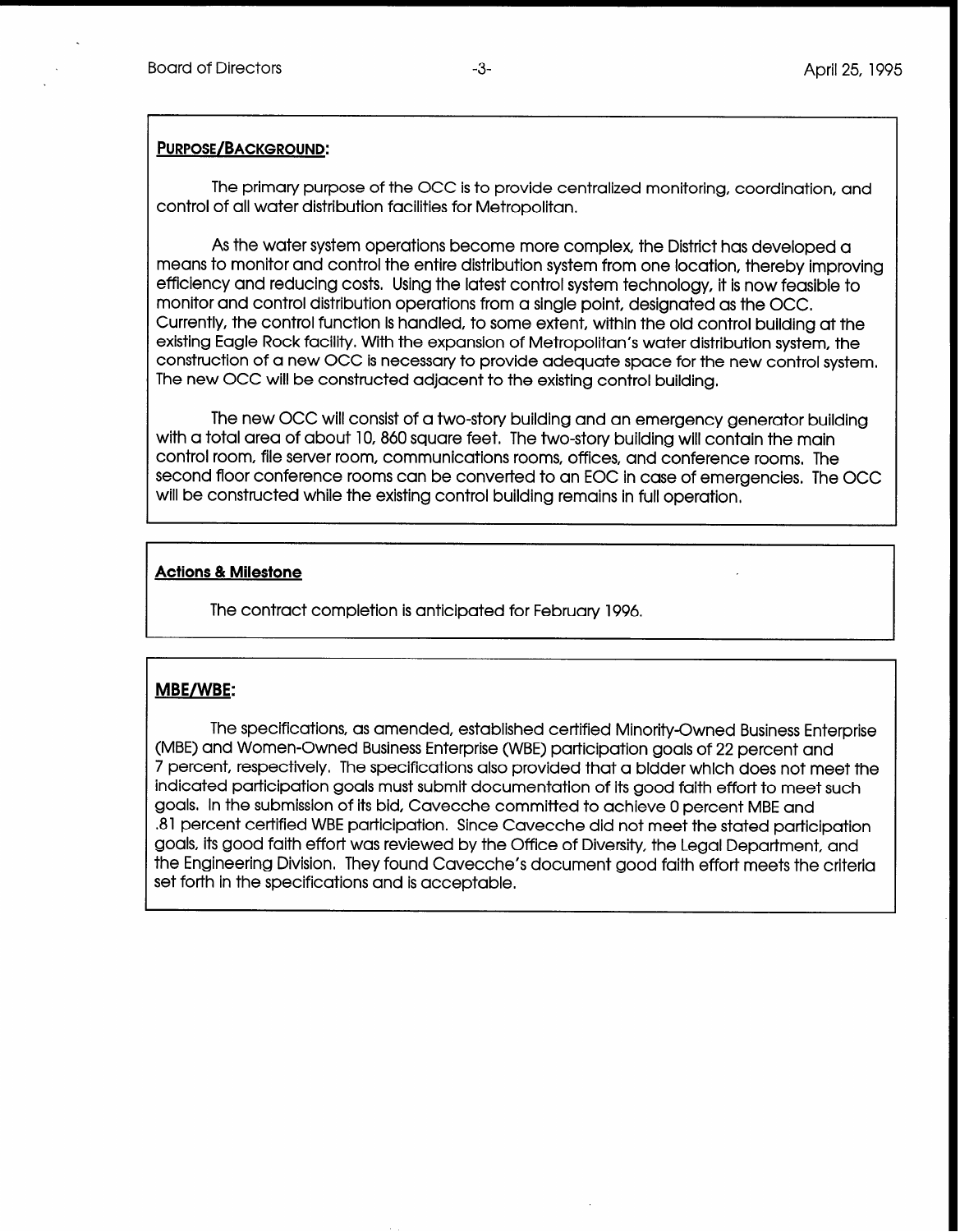.

# CEQA COMPLIANCE / ENVIRONMENTAL DOCUMENTATION:

The proposed project is exempt from the provisions of the California Environmental Quality Act because it entails demolition of a Metropolitan-owned single-family residence ancillary to the existing OCC and replacement of the residence with a new OCC structure. The new OCC structure will involve negligible expansion of use or capacity beyond that of the existing OCC.

| <b>EVALUATION CRITERIA</b>             |                                                                                                                                               |  |  |
|----------------------------------------|-----------------------------------------------------------------------------------------------------------------------------------------------|--|--|
| <b>NUMBER OF BIDDERS</b>               | LOW BID THAT MEETS THE REQUIREMENTS OF THE SPECIFICATIONS.<br><b>BIDDERS QUALIFICATIONS AND MBE/WBE PARTICIPATION ARE ALSO</b><br>CONSIDERED. |  |  |
| <b>26 CONTRACTORS REQUESTING PLANS</b> | <b>CONTRACTUAL DETAILS</b>                                                                                                                    |  |  |
| <b>13 BIDS SUBMITTED</b>               | ANTICIPATED DURATION 180 WORKING DAYS<br>HOURLY RATES<br><b>M</b> PREVAILING WAGE RATES WILL APPLY                                            |  |  |

- .\_. .;

. ,- , -2. . \_. - \_ .-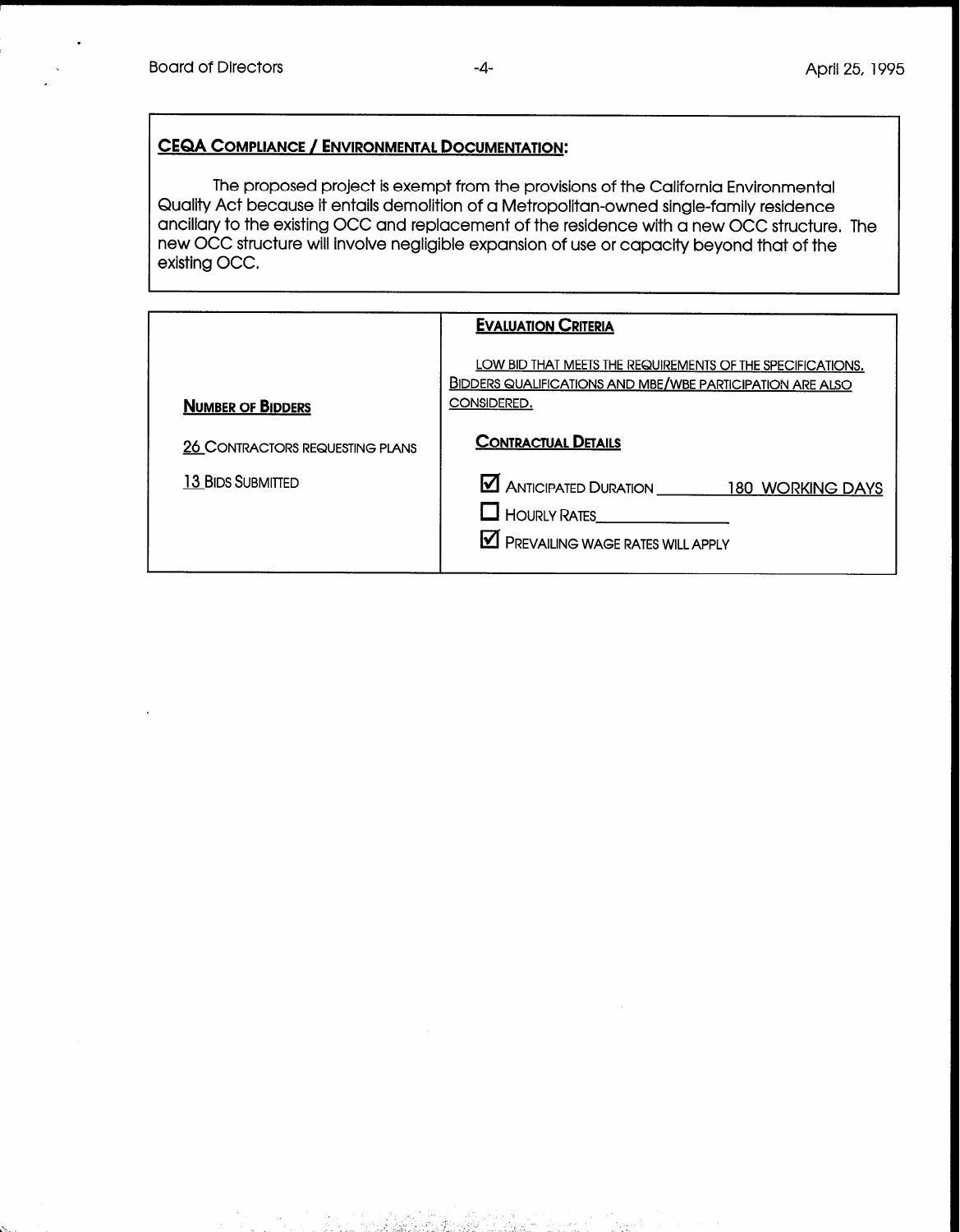41419

# FINANCIAL STATEMENT

(Program No. 5-5670-43)

I '

The total estimated cost breakdown for Revision No. 1 and Authorization No. 2 is as follows:

|                                                                                                                                                    | No. 1                                          | Revision Authorization<br>No. 2                              |
|----------------------------------------------------------------------------------------------------------------------------------------------------|------------------------------------------------|--------------------------------------------------------------|
| Construction Specifications No. 1275A,<br>low bid received April 17, 1995                                                                          |                                                | \$1,523,289                                                  |
| Labor:                                                                                                                                             |                                                |                                                              |
| Engineering<br>Contract Administration<br>Field Inspection<br>Survey                                                                               | \$195,000                                      | 273,000<br>38,000<br>121,000<br>10,000                       |
| Total Labor                                                                                                                                        | \$195,000                                      | S<br>442,000                                                 |
| Materials & Supplies<br>Incidental Expenses<br>Professional & Technical Services<br>Equipment Use/Rental<br>Administrative Overhead<br>Contingency | 5,000<br>350,000<br>2,000<br>108,000<br>90,000 | 449,000<br>16,000<br>350,000<br>14,000<br>214,000<br>552,711 |
| TOTAL                                                                                                                                              | \$ 750,000                                     | \$3,561,000                                                  |
| Projected Expenditure of Funds:                                                                                                                    |                                                |                                                              |
| Through Fiscal Year 1993/94<br>Fiscal Year 1994/95<br>Fiscal Year 1995/96                                                                          |                                                | $\mathsf{S}^-$<br>505,000<br>854,000<br>2,202,000            |
| TOTAL                                                                                                                                              |                                                | \$3,561,000                                                  |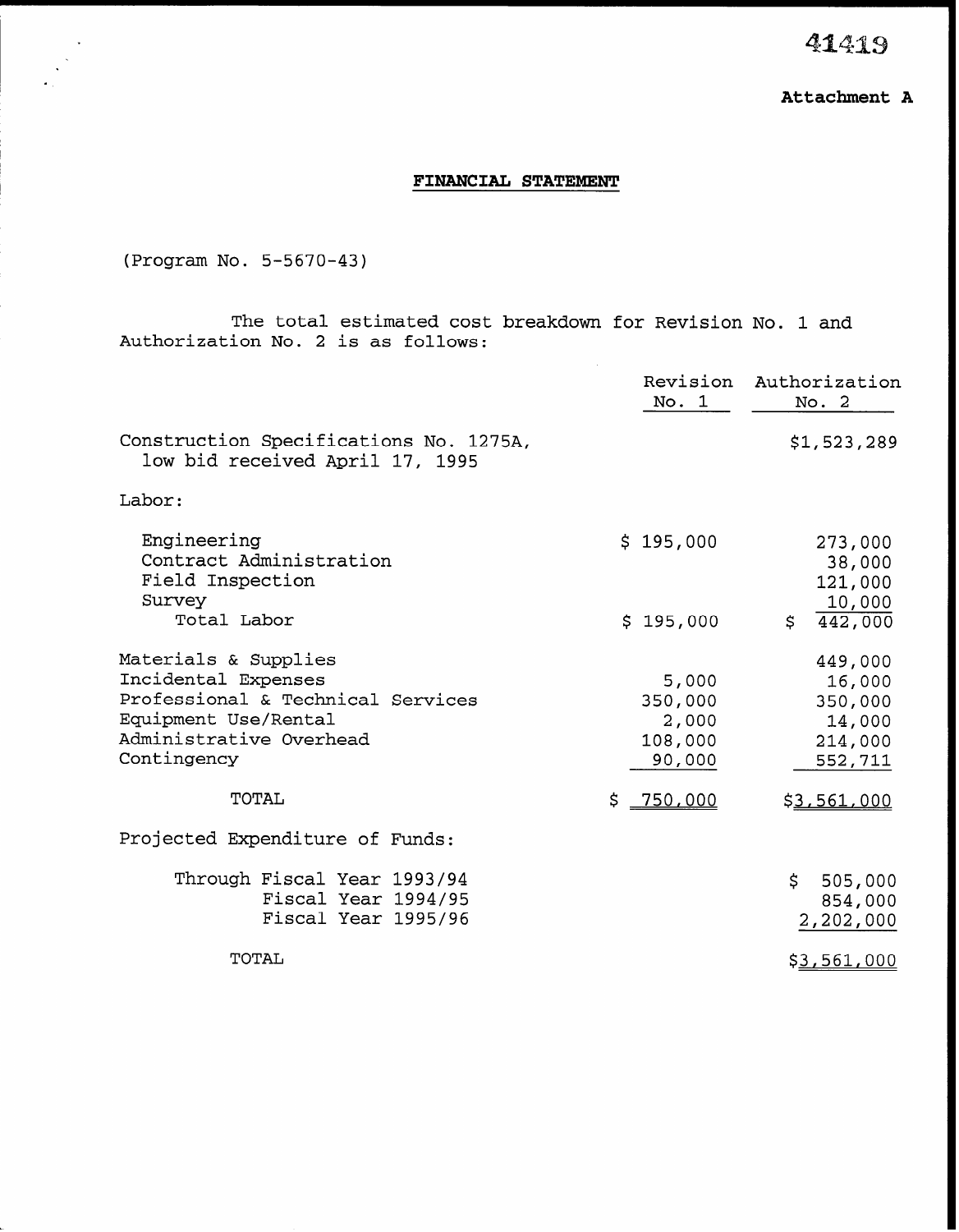41419

Estimated Funds Required: Initial \$ 350,000<br>Rev. No. -- 1 400.000 Rev. No.  $-- 1$ <br>Rev. No.  $-- 2$ 2,811,000 TOTAL \$3,561,000 Source of Funds: 1992 Revenue Bond Construction Fund Capital Program for Fiscal Year 1994/95

(Program No. 5-5670-43)

Total Program Estimate  $$2,294,200$ 

Program Estimate for F.Y. 1994/95 1,211,800

Class: 3--Programs that do not directly affect the delivery of water but demonstrate that economic savings outweigh program costs. This would include programs that reduce either labor or energy costs during the routine maintenance of the system.

Project Benefit: The entire distribution system could be monitored and controlled from a single control center to optimize water distribution and hydroelectric power generation. Emergency operations response can be coordinated and monitored at a centralized location.